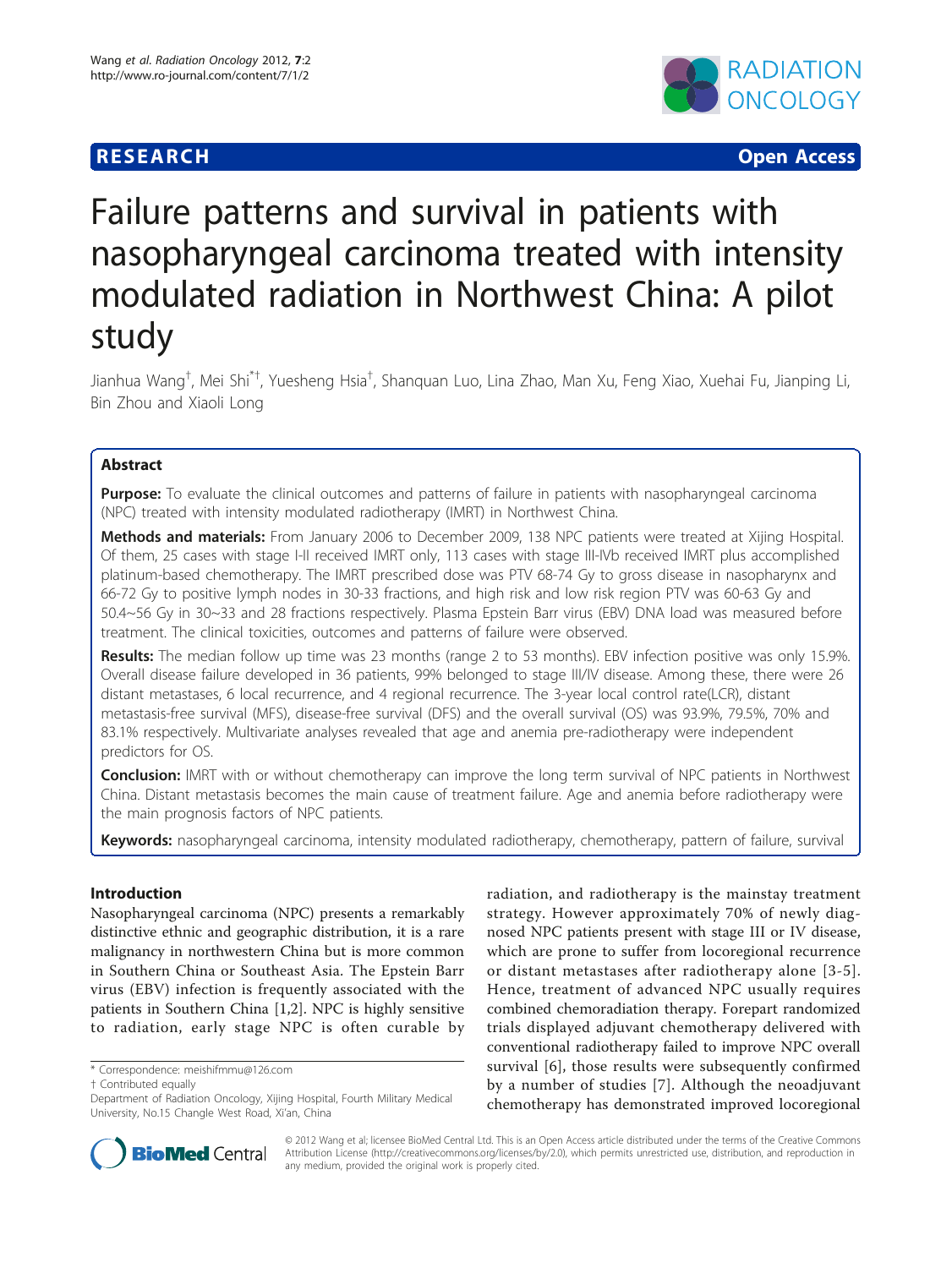<span id="page-1-0"></span>control and event-free survival, its benefit on overall survival has not yet to be confirmed [[8\]](#page-5-0). In a word, it lacks powerful evidences to demonstrate overall survival benefits from chemotherapy [[9](#page-5-0)], even through randomized trials of concurrent chemoradiation therapy for advanced NPC have showed a progression-free survival [[5,10-12\]](#page-5-0).

In pattern of conventional 2 dimensional radiotherapy, many factors are associated with the NPC prognosis, including age, gender, anemia, TNM stage, histopathology, radiation dose, radiation field, and combined manner of chemotherapy [[1](#page-5-0),[13,14\]](#page-5-0). Nasopharynx is surrounded by more radiosensitive structures, simultaneity nasopharyngeal carcinoma cell is easy to infiltrate and spread towards surrounding normal organs. Those result in NPC irradiation target volumes are very irregular, conventional radiotherapy adopted lateral opposing fields for NPC rarely achieves the prerequisite dose and precision to tumor targets. On account of advancement of radicalized technology, especially IMRT has been applied, the limitation of conventional 2D radiotherapy for NPC can be overcome by IMRT, synchronously, traditional prognostic factors seem to change stealthily. IMRT can contribute to a high dose to the tumor while keeping down normal tissue complications by limiting radiation dose to normal tissues, the different organs can receive different fractional dose at the same fraction of treatment, results in the best radicalized biological effectiveness [[15](#page-5-0),[16](#page-5-0)]. Several series reported showed excellent local control of more than 90% in NPC received with IMRT [[16](#page-5-0),[17\]](#page-5-0), even among patients with advanced T3-4 diseases [[18\]](#page-5-0). Especially the phase II 0225 Trial confirmed the excellent outcomes, IMRT with or without chemotherapy in the treatment of NPC achieved the almost indistinctive benefit in local progression-free and overall survivals [[19\]](#page-5-0).

Even though numerous favourable reports for NPC have focus on IMRT, IMRT can unfold a novel threshold for NPC, the result still need to be confirmed in different region. The present retrospective study exhibited clinical outcomes and patterns of failure in NPC patients treated with IMRT in Northwest China.

#### Materials and methods

All patients were native and resided in northwest China, consisted of 138 consecutive untreated patients who had histologically confirmed NPC before radiotherapy between January 2006 and December 2009. Stage I-IVb NPC histologically classified by the World Health Organisation (WHO) system [[20](#page-5-0)]: Stage I, representing squamous cell carcinoma, is similar to carcinomas arising from other sites of head and neck. Stage II is characterised as non-keratinizing carcinoma. Stage III, representing undifferentiated carcinoma. TNM classification Page 2 of 7

system by AJCC [[21](#page-5-0),[22\]](#page-5-0). Patients who had evidence of distant metastasis were remove from this treatment choice. Of those patients. 25 cases with stage I-II received IMRT only, 113 cases with stage III-IVb received IMRT plus accomplished platinum-based chemotherapy. Patient characteristics and treatment factors are shown in Table 1.

Pretreatment evaluations consisted of complete physical examination, nasopharyngoscopy, Magnetic resonance imaging (MRI) or computed tomography (CT) imaging of the nasopharyngeal region and neck. Positron emission tomography (PET) was optional. The routine examine included chest X-ray, complete blood

|  |  |  | Table 1 Patient and disease characteristics |
|--|--|--|---------------------------------------------|
|--|--|--|---------------------------------------------|

|                          | <b>Patients</b> |      |  |
|--------------------------|-----------------|------|--|
| <b>Characteristics</b>   | No.             | $\%$ |  |
| Age, years               |                 |      |  |
| Median                   | 46              |      |  |
| Range                    | $11 - 72$       |      |  |
| Sex                      |                 |      |  |
| Male                     | 104             | 75.4 |  |
| Female                   | 34              | 24.6 |  |
| EBV infection            |                 |      |  |
| < 1000 сору              | 116             | 84.1 |  |
| $\geq$ 1000 copy         | 22              | 15.9 |  |
| Tumor factors            |                 |      |  |
| WHO histology            |                 |      |  |
| I                        | $\overline{2}$  | 1.5  |  |
| $\mathsf{II}$            | 99              | 71.7 |  |
| Ш                        | 37              | 26.8 |  |
| AJCC T category          |                 |      |  |
| $T1-2$                   | 100             | 72.5 |  |
| $T3-4$                   | 38              | 27.5 |  |
| AJCC N category          |                 |      |  |
| $NO-1$                   | 78              | 56.5 |  |
| $N2-3$                   | 60              | 43.5 |  |
| AJCC stage               |                 |      |  |
| $\overline{\phantom{a}}$ | 6               | 4.4  |  |
| $\mathsf{II}$            | 19              | 13.8 |  |
| Ш                        | 64              | 46.4 |  |
| IVa                      | 39              | 28.3 |  |
| IV <sub>b</sub>          | 10              | 7.3  |  |
| Treatment factors        |                 |      |  |
| <b>IMRT</b> alone        | 25              | 18.1 |  |
| IMRT + chemotherapy      | 113             | 81.9 |  |
| Chemotherapy manner      |                 |      |  |
| Neoadjuvant chemotherapy | 43              | 31.2 |  |
| Concurrent chemotherapy  | 18              | 13.0 |  |
| Concurrent +Adjuvant     | 52              | 37.7 |  |

WHO = World Health Organization.

AJCC = American joint committee on carcinoma

Concurrent +Adjuvant = Concurrent +Adjuvant chemotherapy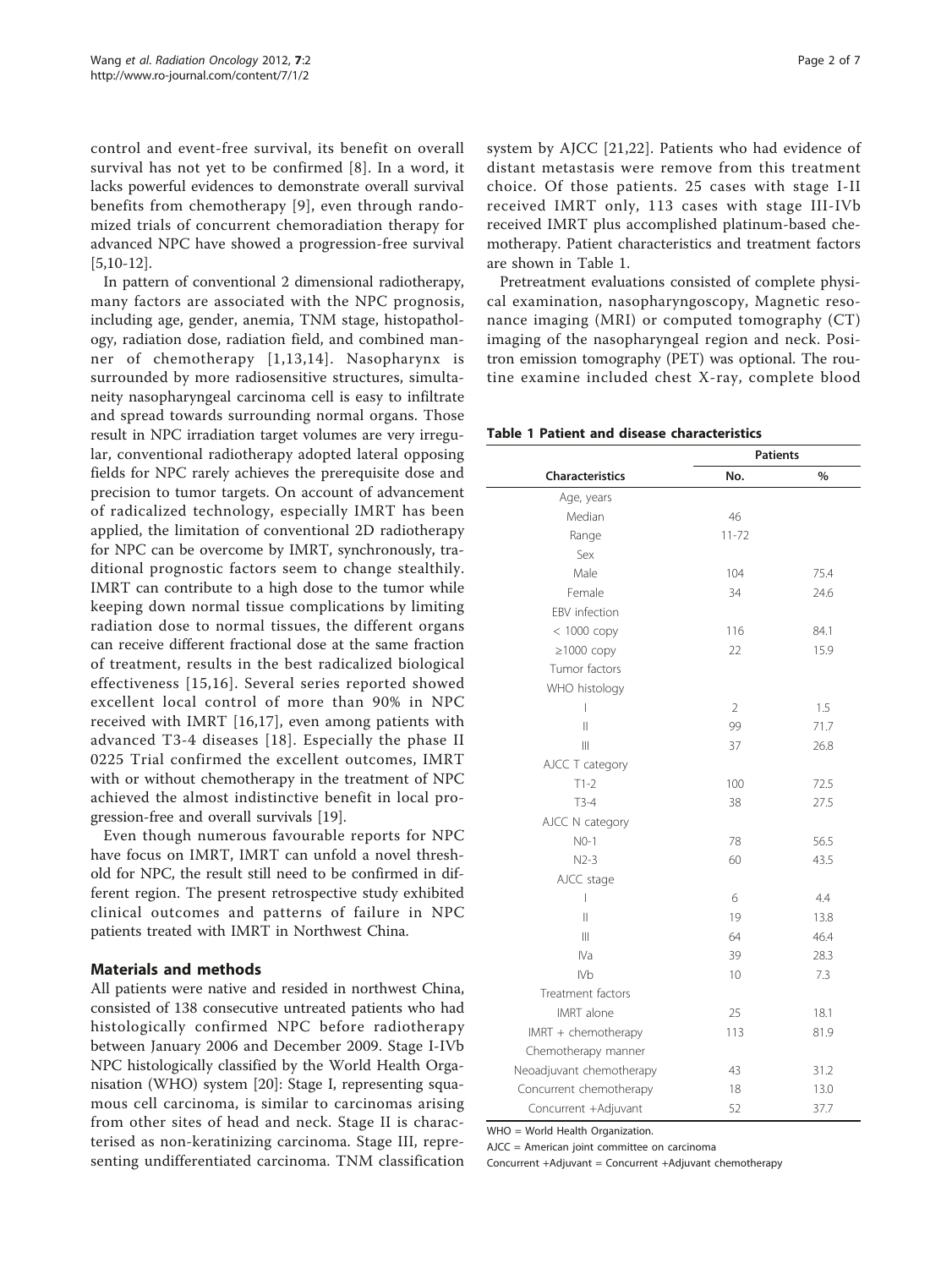count, serology of Epstein-Barr virus (EBV), renal and liver function tests. Anaemia assumed the HBC value: < 120 g/L in males, < 110 g/L in females. Additional investigations were performed for those with suspicious findings or abnormal biochemical profile.

## Methods

## IMRT

All patients were immobilized in the supine position with thermoplastic masks. Contrast-enhanced planning computed tomography (CT) scans with a 3 mm slide thickness were then obtained, with coverage from the skull vertex to 2 cm below the clavicles. MRI/CT images was performed for all patients for accurate delineation of tumor volumes and critical structures. The primary tumor and upper neck above the bottom of hyoid bone was treated with IMRT techniques using seven coplanar beams, inverse treatment planning was performed using the Eclipse treatment-planning system with simulated annealing. IMRT was delivered by using a simultaneousintegrated boost (SIB) technique [\[23\]](#page-5-0).

The gross tumor volume (GTV) includes the primary nasopharyneal tumor (GTVnx) and involved lymph nodes (GTVnd) as demonstrated by imaging and physical examinations. The high-risk clinical tumor volume (CTV-1) included GTV plus 5 mm margin and encompassed the entire nasopharyngeal mucosa plus 5 mm submucosal volume. The CTV2 covers the CTV1 and area at risk, including posterior third of nasal cavity and maxillary sinus, pterygopalatine fossa, posterior ethmoid sinus, parapharyngeal space, skull base, clivus or based on tumor invasion. The CTV3 covers lower risk lymphatic levels. The planning target volume (PTV) was created based on each CTVs with an additional 3-5 mm margin, accounting for organ motion/daily treatment set-up uncertainties. In areas where the GTV or the CTV was adjacent to critical normal structures (ie, brainstem), a smaller margin was delineated.

The prescribed dose was 68-74 Gy to gross disease PTV in nasopharynx and 66-72 Gy to positive lymph nodes in 30-33 fractions, and the prescribed dose to high risk vs. low risk region PTV was 60-63 Gy vs. 50.4~56 Gy in 30~33 and 28 fractions respectively. Treatment will be delivered once daily, 5 fractions per week. The dose received by each OAR should be no more than its tolerance limits. For patients given induction chemotherapy, the target delineations were based on the pre-chemotherapy extent as shown on the CT/ MRI images.

## Chemotherapy

Except 25 patients in stage I-II, other 113 patients in stage III-IVb had additional accomplished platinumbased chemotherapy (Table [1](#page-1-0)). Various sequences and

regimens of cytotoxic drugs (all cisplatin based) had been used. Neoadjuvant chemotherapy was given to 43 patients, who were in stage III~IVb, mainly consisted of  $2~3$  cycles of PF (cisplatin 30 mg/m2/d IV for 3 days, 5-FU 800~1000 mg/m2 IV in d1-d5) or TP regimen (Docetaxel 75 mg/m2 IV in d1, cisplatin 30 mg/m2/d IV for 3 days) at a 2 week interval prior to the initiation of RT treatment. Concurrent chemotherapy only was given to 18 patient mainly with cisplatin 80-100 mg/m2 on day 1-3 at 3 weekly intervals during the course of RT. Concurrent and adjuvant chemotherapy were given to 52 patients according to NPC-9901 Trial. Patients who received neoadjuvant chemotherapy were not offered adjuvant chemotherapy.

## Follow-up

All patients were evaluated weekly during treatment period, after the completion of their treatment, followed-up every 3 months in the first 2 years, every 6 months between 2-5 years. Each follow-up included a complete examination, basic serum detection, chest Xray, and ultrasound of liver and abdomen. Endoscopy was performed at every visit after treatment. MRI of the head and neck areas was performed every 6 months. PET was optional in high risk incident. Toxicities were observed and scored according to the Toxicity criteria of the Radiation Therapy Oncology Group (RTOG) radiation morbidity scoring criteria at each follow-up [[24\]](#page-5-0).

The primary endpoints were treatment compliance and acute toxicities. The secondary endpoints of this study were late toxicities, local recurrence-free survival (LRF), regional recurrence-free survival (RRF), distant metastasis-free survival (DMF), disease-free survival (DFS) and overall survival (OS). Follow-up time was ensured from the date of treatment initiation to the date of the last contact or death. Time to failure was calculated from the date of treatment initiation to the date of the relevant event. Survival analyses were computed using the Kaplan-Meier method,  $P < 0.05$  was considered significant. The analyses were performed with the SPSS software package (Version 13.0, SPSS Inc., Chicago, IL).

## **Results**

## Patterns of failure

The total numbers of death were 17 cases, including tumor recurrence (3 patients), distant metastasis (9 patients), both recurrence and metastasis (5 patients).

Table [2](#page-3-0) lists the patterns of failure. The overall failure rate was 26.1% (36 patients): among these, 6 local recurrence, 4 regional recurrence, noticeable event was only 2 cases local/regional recurrence were marginal of field radiation (Figure [1\)](#page-3-0), 8 patients had inside-field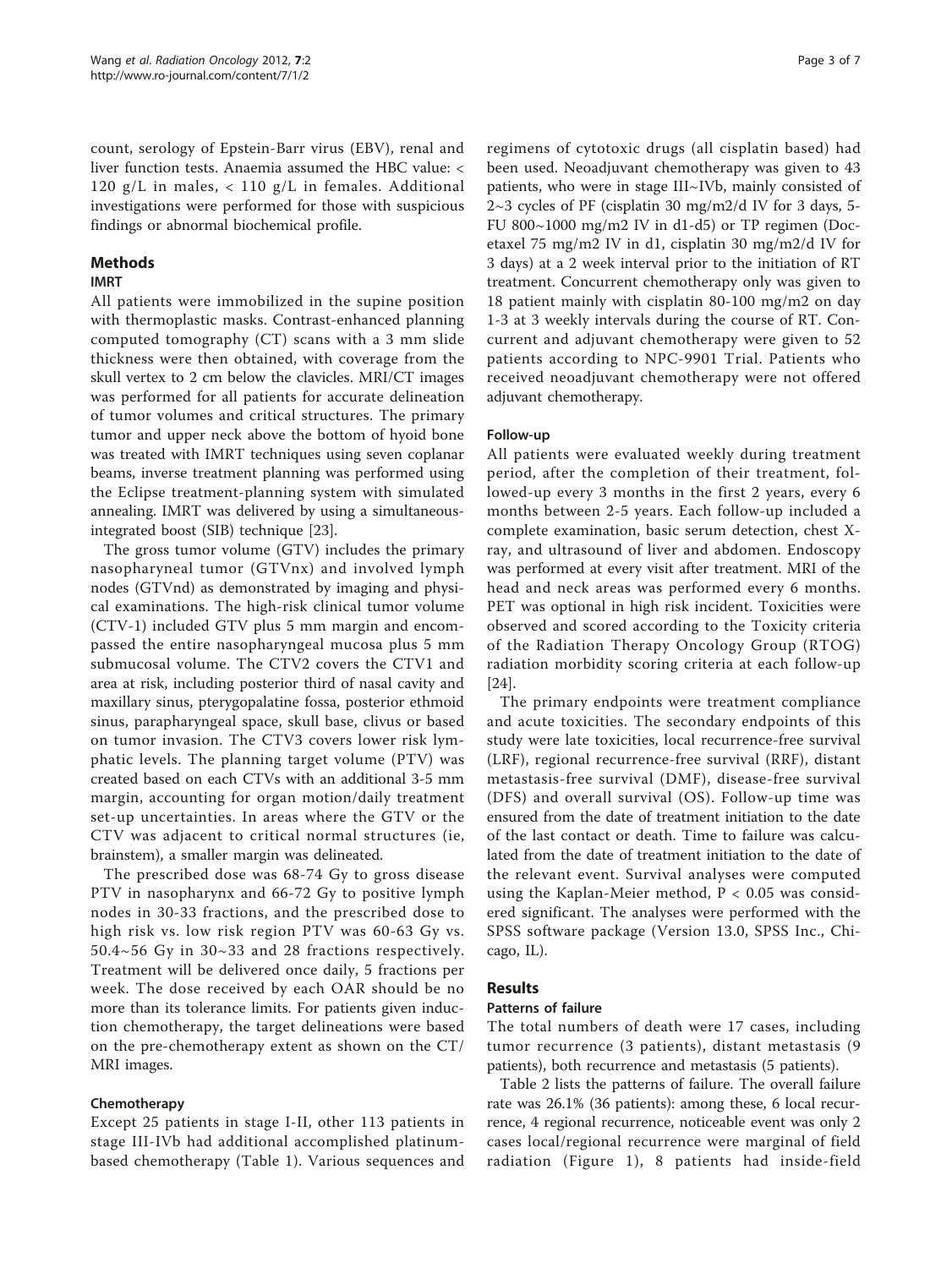<span id="page-3-0"></span>

|  |  | <b>Table 2 Causes of failure</b> |  |  |
|--|--|----------------------------------|--|--|
|--|--|----------------------------------|--|--|

| No. of patients<br>Site | n              | $\%$ |  |
|-------------------------|----------------|------|--|
| Relapse                 | 10             |      |  |
| local relapse           | 6              | 4.3  |  |
| Regional relapse        | 4              | 2.9  |  |
| Metastasis              | 26             |      |  |
| Bone                    | 12             | 8.9  |  |
| I iver                  | 2              | 1.5  |  |
| Lung                    | 6              | 4.4  |  |
| Other location          | $\mathfrak{D}$ | 1.5  |  |
| Multiple location       | 4              | 2.9  |  |

recurrence. The median recurrent time was 16 months (range, 4-23 months). There were 26 distant metastases (18.8%), the most common metastasis site is bone. The median distant metastasis time was 9.5 months (range, 3-23 months). Obviously, distant metastasis was the major patterns of failure.

#### **Toxicities**

The IMRT plans showed decreased doses to normal structures and increased doses to target volumes, which might decreased the unwanted side effects. The acute toxicities were listed in Table 3. The primary toxicities were xerostomia, stomatitis, dermatitis and neutropenia, which were generally mild or moderate. The total incidence of grade 3 acute toxicities in patients received IMRT plus chemotherapy was 22 patients (19.5%), significantly higher than those received IMRT alone 2 patients  $(8,0\%)$  (P < 0.05).

The late toxicities include Grade II mucositis 3 patients (2.2%), Grade III mucositis 14 patients(10.1%), Grade III xerostomia 16 patients (11.6%), Grade III leucocytopenia 6 patients(4.3%).

No grade IV acute and late toxicities were detected.



|  |  |  |  | Table 3 Acute toxicities during treatment |
|--|--|--|--|-------------------------------------------|
|--|--|--|--|-------------------------------------------|

| <b>Acute toxicities</b> | (96)     | II(%)    | $III(\% )$ |
|-------------------------|----------|----------|------------|
| Dermatitis              | 29(21.0) | 20(14.5) | 7(5.1)     |
| Stomatitis              | 16(11.6) | 8(5.8)   | 3(2.2)     |
| Neutropenia             | 24(17.4) | 13(9.4)  | 2(1.5)     |
| xerostomia              | 28(21.1) | 26(18.8) | 12(8.7)    |

#### Survival analysis

The median follow-up time was 23 months (range, 2-53 months). 3-year OS, LRF, RFS, MFS and DFS were 83.1%, 93.9%, 96.3%, 79.5% and 70%, respectively. Locoregional recurrences did tend to occur more frequently in the first 2 years post-treatment, resulted in the 2-year OS fall rapidly.

The value of various potential prognostic factors include age, gender, stage and use of chemotherapy on predicting local control, DMF, DFS, and OS rates were evaluated. Univariate analysis of prognostic factors in survival rates showed male, stage T or N, lymph node biopsy and chemotherapy was not associated with local control, DFS, MFS and OS; Anemia before radiotherapy and age ( $\leq 50$  vs.  $> 50$ ) were found to be the independent predictors for OS ( $P = 0.013$ , hazard ratio [HR] 4.33, 95% confidence interval [CI] 1.367~13.734; P = 0.001, hazard ratio [HR] 6.99, 95% confidence interval [CI] 2.290~21.343). To adjust for the prognostic factors, the Cox regression analysis confirmed the outcomes (Figure 2, [3\)](#page-4-0).

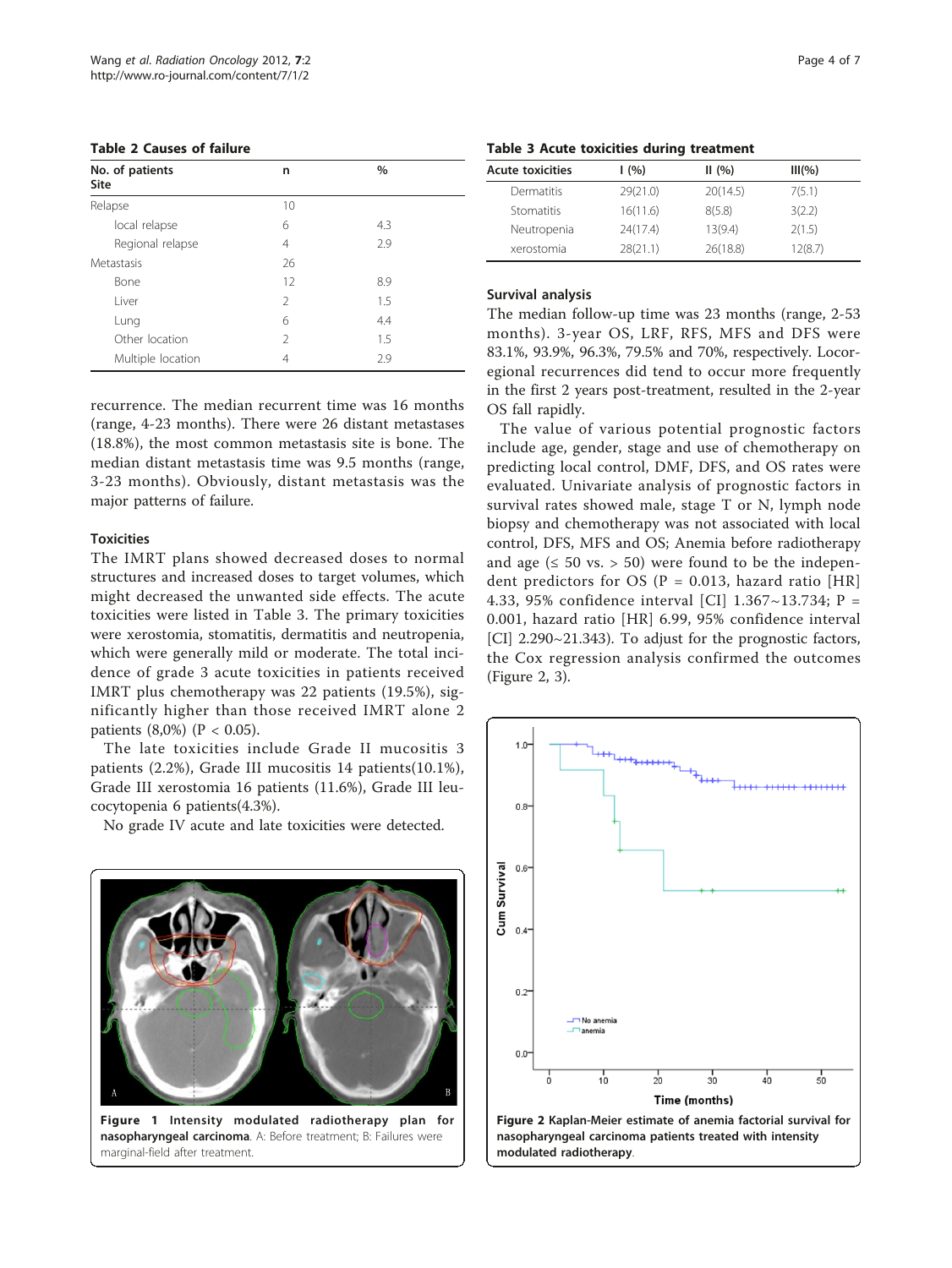<span id="page-4-0"></span>

IMRT with or without chemotherapy provided no significant additive effect on local/regional control, 3-year MFS, DFS, and OS rates in this group of patients with advanced NPC, regardless of their T-classification or nodal status, definitively treated with IMRT in multivariate analysis ( $P > 0.05$ ). Distant metastasis becomes the main cause of treatment failure.

#### **Discussion**

NPC presents high sensitivity to radiation. Radiation alone for early NPC can achieve relatively high cure rate, however, it is disappointing for locally advanced disease. In pattern of conventional 2 dimensional radiotherapy, increasing evidences support concurrent chemoradiation to be standard treatment strategy for locally advanced NPC, its efficacy has been proven in a number of randomized phase III trails and meta-analyses [[12,13,25](#page-5-0)]. However, it's difficult to increase OS by these arms.

IMRT has been demonstrated often to produce superior dose distributions in terms of improved tumor coverage and lower doses to normal tissues for a variety of cancers originating in the NPC region. IMRT allows for fine modulation of radiation intensity within each radiation beam, which can achieve high dose in tumor without overdosing the normal organs [[16,17](#page-5-0)]. It has been proven that IMRT techniques is superior to conventional technique with respect to technical advantages, local or regional control, critical organ sparing and

treatment outcomes [[26\]](#page-5-0). IMRT has been proven excellent in the NPC treatment, patients with at least 66.5 Gy to their target volumes had significantly less locoregional failure. The last randomized study showed that IMRT with different chemotherapy sequence produced similar outcomes in terms of OS, DFS, RFS and MFS rates [[19\]](#page-5-0). Similarly, thus excellent results and less toxicities in our patients could be largely due to the IMRT applied. However, an unimagined univariate analysis showed that IMRT eliminated many independent prognostic factors compared with conventional radiotherapy, only age > 50 years and anemia before radiotherapy were significantly associated with poor OS; Male, stage T or N and lymph node biopsy was not associated with RFS, DFS, MFS and OS. Multivariate analysis of prognostic factors in survival rates showed the same results, which implied IMRT did balance the effects of different chemotherapy pattern. The results maybe benefit from high dose distributing for tumor, and significant improvement profited from the IMRT. Especially, chemotherapy failed the independent prognostic factor, which presented more different from many randomized trials [[1,13,14,27,28\]](#page-5-0). The present study implied concurrent and adjuvant chemotherapy provided no significant additive effect on local/regional control, MFS, DFS, and OS rates in advanced NPC patients, regardless of their T-classification or nodal status, definitively treated with IMRT. A logical interpretability did bring IMRT into prominence; Secondly likelihood attributed to small sample size or nonrandom incident in present study; Other perhaps tumor characteristic in Northwest China represent the favorable prognosis compared with the disease in Southeast China [[26,29\]](#page-5-0). EBV and histological types in Northwest are significant different from those in Southeast China. Patients present high EBV infection > 90% and major undifferentiated tumor in Southeast China, and EBV is a well-established risk factor for NPC [[29](#page-5-0)] particularly in undifferentiated NPC [\[30](#page-5-0)]. Conversely, the present study showed that the EBV infection was only 15.9%, the undifferentiated NPC was only 26.8% and all patients with EBV-positive were undifferentiated NPC, which implied EBV play an important role in the aetiology of this NPC histological type. Perhaps it caused the diversity prognosis of NPC between Southeast and Northwest China. High EBV prevalence in undifferentiated NPC prompts EBV should be a risk and poor prognosis factor for NPC [[31,32\]](#page-6-0). Even so, two cases local/regional failures in the study were still marginal of field radiation, and failed to rescue by chemotherapy, which prompted the marginal of field should be considered carefully to broaden befittingly in high-risk patients.

The present data investigated, for the first time in Northwest China, the role of EBV in the aetiology of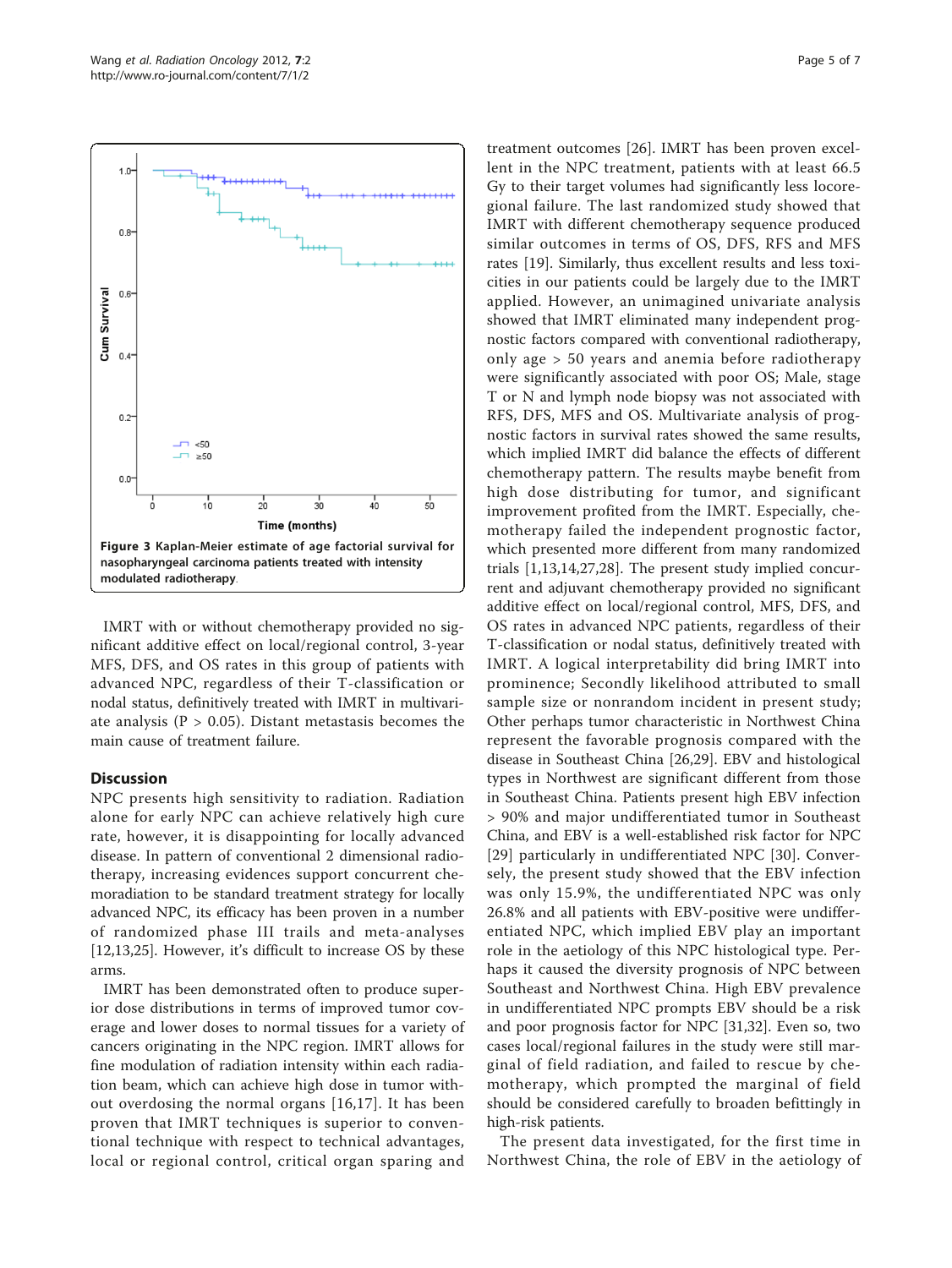<span id="page-5-0"></span>NPC has been eliminated. The findings prompted NPC in the low-incidence areas rarely represented undifferentiated carcinoma, which maybe include other nosogenesis, are different from Southeast China.

In summary, the present study showed NPC in Northwest China possesses remarkable different from NPC in Northwest, primary distinction represent in aetiology, pathology and prognosis. IMRT in Northwest China has achieved excellent results as well as an acceptable acute toxicity profile.

#### Authors' contributions

SL, XF, FX, JL, XL, BZ and MX participated in the treatment panning, contributed to the data collection. MS participated in its design and coordination and helped to draft the manuscript. JW, RL and YH conceived of the study, participated in the treatment panning, performed the statistical analysis, and drafted the manuscript. All authors read and approved the final manuscript.

#### Competing interests

The authors declare that they have no competing interests.

Received: 29 August 2011 Accepted: 10 January 2012 Published: 10 January 2012

#### References

- Wei WI, Sham JST: [Nasopharyngeal carcinoma.](http://www.ncbi.nlm.nih.gov/pubmed/15950718?dopt=Abstract) Lancet 2005, 365:2041-2054.
- Rottey S, Madani I, Deron P, Van Belle S: [Modern treatment for](http://www.ncbi.nlm.nih.gov/pubmed/21330921?dopt=Abstract) [nasopharyngeal carcinoma: current status and prospects.](http://www.ncbi.nlm.nih.gov/pubmed/21330921?dopt=Abstract) Curr Opin Oncol 2011, 23:254-258.
- 3. Zhang L, Zhao C, Ghimire B, Hong MH, Liu Q, Zhang Y, Guo Y, Huang YJ, Guan ZZ: [The role of concurrent chemoradiotherapy in the treatment of](http://www.ncbi.nlm.nih.gov/pubmed/20950416?dopt=Abstract) [locoregionally advanced nasopharyngeal carcinoma among endemic](http://www.ncbi.nlm.nih.gov/pubmed/20950416?dopt=Abstract) [population: a meta-analysis of the phase iii randomized trials.](http://www.ncbi.nlm.nih.gov/pubmed/20950416?dopt=Abstract) BMC Cancer 2010, 10:558.
- Teo P, Yu P, Lee WY, Leung SF, Kwan WH, Yu KH, Choi P, Johnson PJ: [Significant prognosticators after primary radiotherapy in 903](http://www.ncbi.nlm.nih.gov/pubmed/8892451?dopt=Abstract) [nondisseminated nasopharyngeal carcinoma evaluated by computer](http://www.ncbi.nlm.nih.gov/pubmed/8892451?dopt=Abstract) [tomography.](http://www.ncbi.nlm.nih.gov/pubmed/8892451?dopt=Abstract) Int J Radiat Oncol Biol Phys 1996, 36(2):291-304.
- Kwong DL, Sham JS, Au GK, Chua DT, Kwong PW, Cheng AC, Wu PM, Law MW, Kwok CC, Yau CC, Wan KY, Chan RT, Choy DD: [Concurrent and](http://www.ncbi.nlm.nih.gov/pubmed/15226332?dopt=Abstract) [adjuvant chemotherapy for nasopharyngeal carcinoma: a factorial study.](http://www.ncbi.nlm.nih.gov/pubmed/15226332?dopt=Abstract) J Clin Oncol 2004, 22(13):2643-2653.
- 6. Rossi A, Molinari R, Boracchi P, Del Vecchio M, Marubini E, Nava M, Morandi L, Zucali R, Pilotti S, Grandi C: [Adjuvant chemotherapy with](http://www.ncbi.nlm.nih.gov/pubmed/3047335?dopt=Abstract) [vincristine, cyclophosphamide, and doxorubicin after radiotherapy in](http://www.ncbi.nlm.nih.gov/pubmed/3047335?dopt=Abstract) [local-regional nasopharyngeal cancer: results of a 4-year multicenter](http://www.ncbi.nlm.nih.gov/pubmed/3047335?dopt=Abstract) [randomized study.](http://www.ncbi.nlm.nih.gov/pubmed/3047335?dopt=Abstract) J Clin Oncol 1988, 6(9):1401-1410.
- 7. Prasad U, Wahid MI, Jalaludin MA, Abdullah BJ, Paramsothy M, Abdul-Kareem S: [Long-term survival of nasopharyngeal carcinoma patients](http://www.ncbi.nlm.nih.gov/pubmed/12062608?dopt=Abstract) [treated with adjuvant chemotherapy subsequent to conventional radical](http://www.ncbi.nlm.nih.gov/pubmed/12062608?dopt=Abstract) [radiotherapy.](http://www.ncbi.nlm.nih.gov/pubmed/12062608?dopt=Abstract) Int J Radiat Oncol Biol Phys 2002, 53(3):648-655.
- Xu L, Pan J, Wu J, Pan C, Zhang Y, Lin S, Yang L, Chen C, Zhang C, Zheng W, Lin S, Ni X, Kong FM: [Factors associated with overall survival in](http://www.ncbi.nlm.nih.gov/pubmed/20435361?dopt=Abstract) [1706 patients with nasopharyngeal carcinoma: Significance of intensive](http://www.ncbi.nlm.nih.gov/pubmed/20435361?dopt=Abstract) [neoadjuvant chemotherapy and radiation break.](http://www.ncbi.nlm.nih.gov/pubmed/20435361?dopt=Abstract) Radiother Oncol 2010, 96(1):94-99.
- Kalaghchi B, Kazemian A, Amouzegar Hashem F, Aghili M: [Chemoradiation](http://www.ncbi.nlm.nih.gov/pubmed/21425072?dopt=Abstract) [in nasopharyngeal carcinoma: a 6-year experience in tehran cancer](http://www.ncbi.nlm.nih.gov/pubmed/21425072?dopt=Abstract) [institute.](http://www.ncbi.nlm.nih.gov/pubmed/21425072?dopt=Abstract) Acta Med Iran 2011, 49(1):49-53.
- Lee AW, Lau WH, Tung SY, Chua DT, Chappell R, Xu L, Siu L, Sze WM, Leung TW, Sham JS, Ngan RK, Law SC, Yau TK, Au JS, O'Sullivan B, Pang ES, O SK, Au GK, Lau JT: [Preliminary results of a randomized study on](http://www.ncbi.nlm.nih.gov/pubmed/16192584?dopt=Abstract) [therapeutic gain by concurrent chemotherapy for regionally-advanced](http://www.ncbi.nlm.nih.gov/pubmed/16192584?dopt=Abstract) [nasopharyngeal carcinoma: NPC-9901 Trial by the Hong Kong](http://www.ncbi.nlm.nih.gov/pubmed/16192584?dopt=Abstract) [Nasopharyngeal Cancer Study Group.](http://www.ncbi.nlm.nih.gov/pubmed/16192584?dopt=Abstract) J Clin Oncol 2005, 23(28):6966-6975.
- 11. Dechaphunkul T, Pruegsanusak K, Sangthawan D, Sunpaweravong P: [Concurrent chemoradiotherapy with carboplatin followed by carboplatin](http://www.ncbi.nlm.nih.gov/pubmed/21639934?dopt=Abstract) [and 5- fluorouracil in locally advanced nasopharyngeal carcinoma.](http://www.ncbi.nlm.nih.gov/pubmed/21639934?dopt=Abstract) Head Neck Oncol 2011, 3:30.
- 12. Lin JC, Jan JS, Hsu CY, Liang WM, Jiang RS, Wang WY: [Phase III study of](http://www.ncbi.nlm.nih.gov/pubmed/12586799?dopt=Abstract) [concurrent chemoradiotherapy versus radiotherapy alone for advanced](http://www.ncbi.nlm.nih.gov/pubmed/12586799?dopt=Abstract) [nasopharyngeal carcinoma: positive effect on overall and progression](http://www.ncbi.nlm.nih.gov/pubmed/12586799?dopt=Abstract)[free survival.](http://www.ncbi.nlm.nih.gov/pubmed/12586799?dopt=Abstract) J Clin Oncol 2003, 21(4):631-637.
- 13. Liu MT, Hsieh CY, Chang TH, Lin JP, Huang CC, Wang AY: [Prognostic](http://www.ncbi.nlm.nih.gov/pubmed/14623917?dopt=Abstract) [factors affecting the outcome of nasopharyngeal carcinoma.](http://www.ncbi.nlm.nih.gov/pubmed/14623917?dopt=Abstract) Jpn J Clin Oncol 2003, 33(10):501-508.
- 14. Lin S, Lu JJ, Han L, Chen Q, Pan J: [Sequential chemotherapy and](http://www.ncbi.nlm.nih.gov/pubmed/20146823?dopt=Abstract) [intensity-modulated radiation therapy in the management of](http://www.ncbi.nlm.nih.gov/pubmed/20146823?dopt=Abstract) [locoregionally advanced nasopharyngeal carcinoma: Experience of 370](http://www.ncbi.nlm.nih.gov/pubmed/20146823?dopt=Abstract) [consecutive cases.](http://www.ncbi.nlm.nih.gov/pubmed/20146823?dopt=Abstract) BMC Cancer 2010, 10:39.
- 15. Cheng JC, Chao KS, Low D: [Comparison of intensity modulated radiation](http://www.ncbi.nlm.nih.gov/pubmed/11291096?dopt=Abstract) [therapy \(IMRT\) treatment techniques for nasopharyngeal carcinoma.](http://www.ncbi.nlm.nih.gov/pubmed/11291096?dopt=Abstract) Int J Cancer 2001, 96:126-131.
- 16. Shueng PW, Shen BJ, Wu LJ, Liao LJ, Hsiao CH, Lin YC, Cheng PW, Lo WC, Jen YM, Hsieh CH: [Concurrent image-guided intensity modulated](http://www.ncbi.nlm.nih.gov/pubmed/21838917?dopt=Abstract) [radiotherapy and chemotherapy following neoadjuvant chemotherapy](http://www.ncbi.nlm.nih.gov/pubmed/21838917?dopt=Abstract) [for locally advanced nasopharyngeal carcinoma.](http://www.ncbi.nlm.nih.gov/pubmed/21838917?dopt=Abstract) Radiat Oncol 2011, 6:95.
- 17. Xiao WW, Huang SM, Han F, Wu SX, Lu LX, Lin CG, Deng XW, Lu TX, Cui NJ, Zhao C: [Local control, survival, and late toxicities of locally advanced](http://www.ncbi.nlm.nih.gov/pubmed/21509764?dopt=Abstract) [nasopharyngeal carcinoma treated by simultaneous modulated](http://www.ncbi.nlm.nih.gov/pubmed/21509764?dopt=Abstract) [accelerated radiotherapy combined with cisplatin concurrent](http://www.ncbi.nlm.nih.gov/pubmed/21509764?dopt=Abstract) [chemotherapy: Long-term results of a phase 2 study.](http://www.ncbi.nlm.nih.gov/pubmed/21509764?dopt=Abstract) Cancer 2011, 117(9):1874-1883.
- 18. Kwong DL, Sham JS, Leung LH, Cheng AC, Ng WM, Kwong PW, Lui WM, Yau CC, Wu PM, Wei W, Au G: [Preliminary results of radiation dose](http://www.ncbi.nlm.nih.gov/pubmed/16213105?dopt=Abstract) [escalation for locally advanced nasopharyngeal carcinoma.](http://www.ncbi.nlm.nih.gov/pubmed/16213105?dopt=Abstract) Int J Radiat Oncol Biol Phys 2006, 64(2):374-381.
- 19. Lee N, Harris J, Garden AS, Straube W, Glisson B, Xia P, Bosch W, Morrison WH, Quivey J, Thorstad W, Jones C, Ang KK: [Intensity-modulated](http://www.ncbi.nlm.nih.gov/pubmed/19564532?dopt=Abstract) [radiation therapy with or without chemotherapy for nasopharyngeal](http://www.ncbi.nlm.nih.gov/pubmed/19564532?dopt=Abstract) [carcinoma: Radiation Therapy Oncology Group Phase II Trial 0225.](http://www.ncbi.nlm.nih.gov/pubmed/19564532?dopt=Abstract) J Clin Oncol 2009, 27(22):3684-3690.
- 20. Shanmugarantnam K, Sobin LH: Histological typing of tumors of the upper respiratory tract and ear. 2 edition. New York: Springer-Verlag; 1991.
- 21. Sobin LH, Wittekind Ch: UICC TNM classification of malignant tumors. 6 edition. Wiley, New York; 2002.
- 22. Fleming ID, Cooper JS, Henson DE, Hutter RVP: American joint committee on cancer: AJCC cancer staging manual. 5 edition. Philadelphia: Lippincott-Raven; 1997.
- 23. Chen SW, Yang SN, Liang JA, Shiau AC, Lin FJ: [Comparative dosimetric](http://www.ncbi.nlm.nih.gov/pubmed/16275564?dopt=Abstract) [study of two strategies of intensity-modulated radiotherapy in](http://www.ncbi.nlm.nih.gov/pubmed/16275564?dopt=Abstract) [nasopharyngeal cancer.](http://www.ncbi.nlm.nih.gov/pubmed/16275564?dopt=Abstract) Med Dosim 2005, 30(4):219-227.
- 24. Cox JD, Stetz J, Pajak TF: [Toxicity criteria of the Radiation Therapy](http://www.ncbi.nlm.nih.gov/pubmed/7713792?dopt=Abstract) [Oncology Group \(RTOG\) and the European Organization for Research](http://www.ncbi.nlm.nih.gov/pubmed/7713792?dopt=Abstract) [and Treatment of Cancer \(EORTC\).](http://www.ncbi.nlm.nih.gov/pubmed/7713792?dopt=Abstract) Int J Radiat Oncol Biol Phys 1995, 31(5):1341-1346.
- 25. Huncharek M, Kupelnick B: [Combined chemoradiation versus radiation](http://www.ncbi.nlm.nih.gov/pubmed/12040275?dopt=Abstract) [therapy alone in locally advanced nasopharyngeal carcinoma: results of](http://www.ncbi.nlm.nih.gov/pubmed/12040275?dopt=Abstract) [a meta-analysis of 1,528 patients from six randomized trials.](http://www.ncbi.nlm.nih.gov/pubmed/12040275?dopt=Abstract) Am J Clin Oncol 2002, 25(3):219-223.
- 26. Lu H, Yao M: [The current status of intensity-modulated radiation therapy](http://www.ncbi.nlm.nih.gov/pubmed/17910906?dopt=Abstract) [in the treatment of nasopharyngeal carcinoma.](http://www.ncbi.nlm.nih.gov/pubmed/17910906?dopt=Abstract) Cancer Treat Rev 2008, 34(1):27-36.
- 27. Sarisahin M, Cila A, Ozyar E, Ylldlz F, Turen S: [Prognostic significance of](http://www.ncbi.nlm.nih.gov/pubmed/20970934?dopt=Abstract) [tumor volume in nasopharyngeal carcinoma.](http://www.ncbi.nlm.nih.gov/pubmed/20970934?dopt=Abstract) Auris Nasus Larynx 2011, 38(2):250-254.
- 28. Zhou JY, Chong VF, Khoo JB, Chan KL, Huang J: [The relationship between](http://www.ncbi.nlm.nih.gov/pubmed/17021779?dopt=Abstract) [nasopharyngeal carcinoma tumor volume and TNM T-classification: a](http://www.ncbi.nlm.nih.gov/pubmed/17021779?dopt=Abstract) [quantitative analysis.](http://www.ncbi.nlm.nih.gov/pubmed/17021779?dopt=Abstract) Eur Arch Otorhinolaryngol 2007, 264(2):169-174.
- 29. Liu XQ, Luo W, Liu MZ, Ye L, Sun Y, Xia YF: Treatment results and prognostic analysis of 1093 primary nasopharyngeal carcinoma: the experience of a single institution of Guangzhou in the beginning of the 21st century. Chinese-German J Clin Oncol 2008, 7:187-195.
- 30. Hui EP, Ma BB, Leung SF, King AD, Mo F, Kam MK, Yu BK, Chiu SK, Kwan WH, Ho R, Chan I, Ahuja AT, Zee BC, Chan AT: [Randomized phase II](http://www.ncbi.nlm.nih.gov/pubmed/19064973?dopt=Abstract) [trial of concurrent cisplatin-radiotherapy with or without neoadjuvant](http://www.ncbi.nlm.nih.gov/pubmed/19064973?dopt=Abstract)